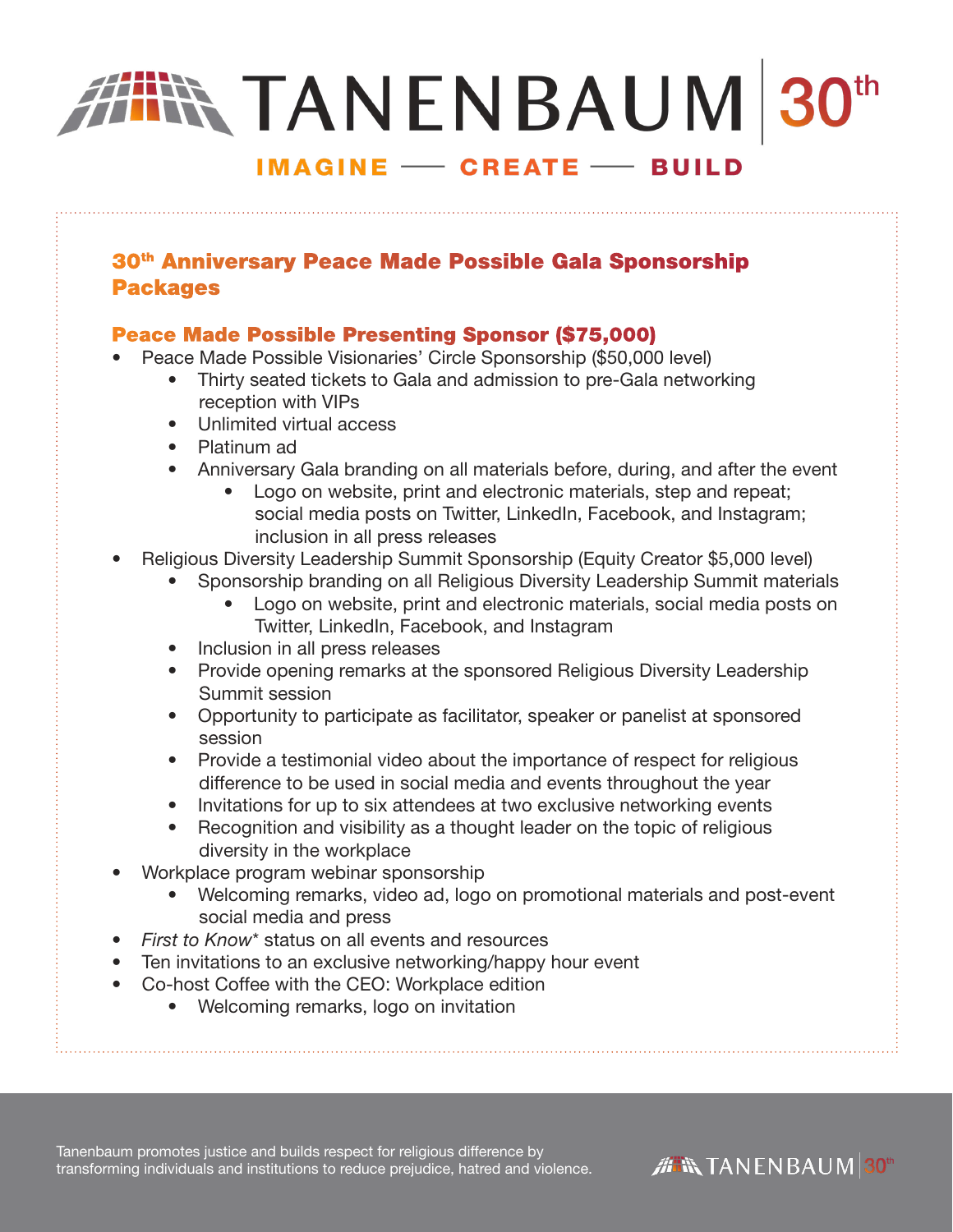

## Visionaries' Circle (\$50,000)

- Thirty seated tickets to Gala and admission to pre-Gala networking reception with VIPs
- Unlimited virtual access
- Platinum ad
- Anniversary Gala branding on all materials before, during and after the event
	- Logo on website, print and electronic materials, step and repeat; social media posts on Twitter, LinkedIn, Facebook, and Instagram; inclusion in all press releases

## Peacemakers' Circle (\$25,000)

- Fifteen seated tickets to Gala and admission to pre-Gala networking reception with VIPs
- Unlimited virtual access
- Silver ad
- Company name on website, print and electronic materials

## Healers' Circle (\$15,000)

- Ten seated tickets to Gala and admission to pre-Gala networking reception with VIPs
- Unlimited virtual access
- Silver ad
- Company name on website, print and electronic materials

## Builders' Circle (\$10,000)

- Six seated tickets to Peace Made Possible Gala
- Unlimited virtual access
- Bronze ad
- Company name on website, print, and electronic materials